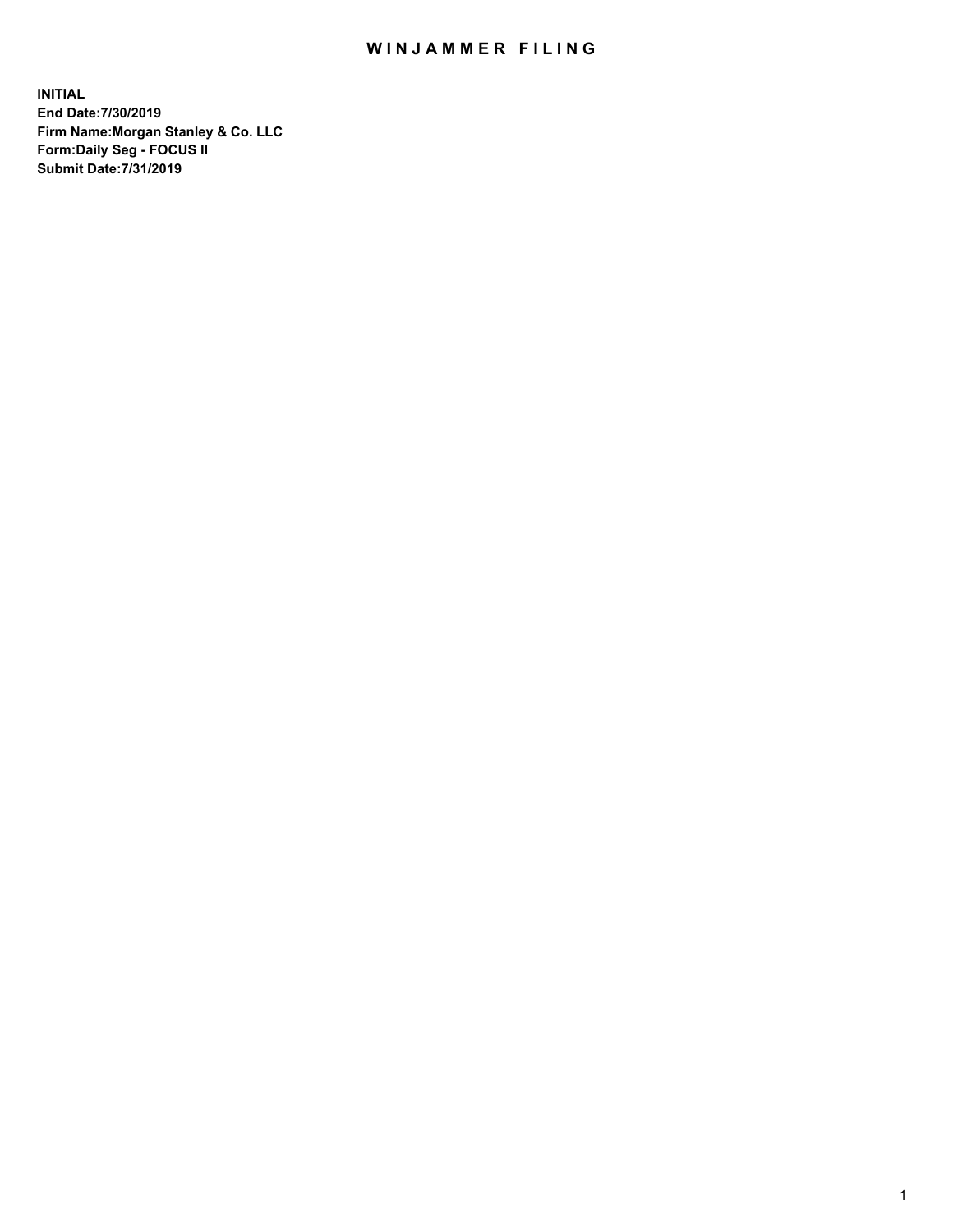**INITIAL End Date:7/30/2019 Firm Name:Morgan Stanley & Co. LLC Form:Daily Seg - FOCUS II Submit Date:7/31/2019 Daily Segregation - Cover Page**

| Name of Company                                                                                                                                                                                                                                                                                                                | Morgan Stanley & Co. LLC                                    |
|--------------------------------------------------------------------------------------------------------------------------------------------------------------------------------------------------------------------------------------------------------------------------------------------------------------------------------|-------------------------------------------------------------|
| <b>Contact Name</b>                                                                                                                                                                                                                                                                                                            | <b>Ikram Shah</b>                                           |
| <b>Contact Phone Number</b>                                                                                                                                                                                                                                                                                                    | 212-276-0963                                                |
| <b>Contact Email Address</b>                                                                                                                                                                                                                                                                                                   | Ikram.shah@morganstanley.com                                |
| FCM's Customer Segregated Funds Residual Interest Target (choose one):<br>a. Minimum dollar amount: ; or<br>b. Minimum percentage of customer segregated funds required:% ; or<br>c. Dollar amount range between: and; or<br>d. Percentage range of customer segregated funds required between:% and%.                         | 235,000,000<br><u>0</u><br>0 Q<br>0 Q                       |
| FCM's Customer Secured Amount Funds Residual Interest Target (choose one):<br>a. Minimum dollar amount: ; or<br>b. Minimum percentage of customer secured funds required:% ; or<br>c. Dollar amount range between: and; or<br>d. Percentage range of customer secured funds required between: % and %.                         | 140,000,000<br><u>0</u><br>0 <sub>0</sub><br>0 <sub>0</sub> |
| FCM's Cleared Swaps Customer Collateral Residual Interest Target (choose one):<br>a. Minimum dollar amount: ; or<br>b. Minimum percentage of cleared swaps customer collateral required:% ; or<br>c. Dollar amount range between: and; or<br>d. Percentage range of cleared swaps customer collateral required between:% and%. | 92,000,000<br><u>0</u><br>0 Q<br>00                         |

Attach supporting documents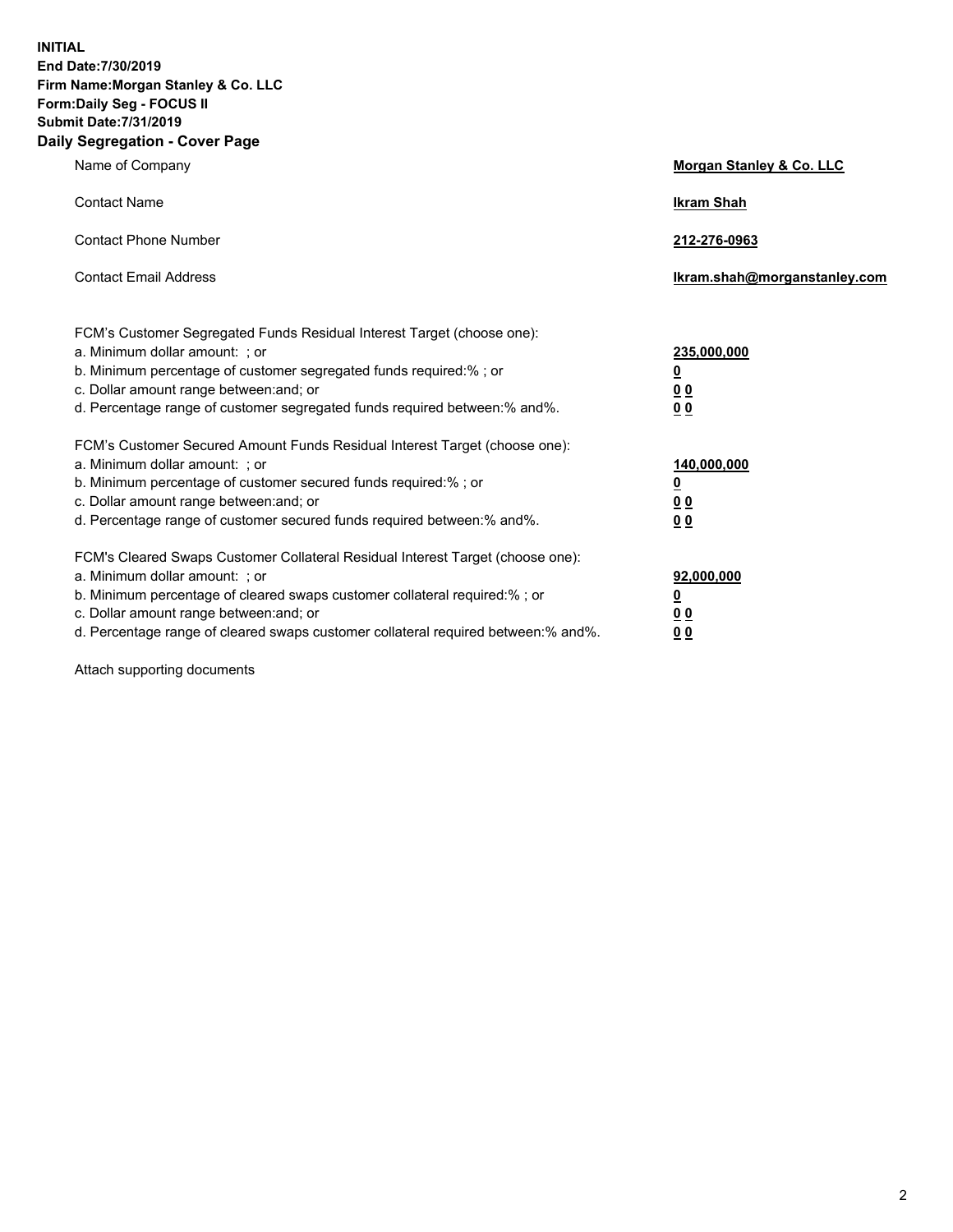## **INITIAL End Date:7/30/2019 Firm Name:Morgan Stanley & Co. LLC Form:Daily Seg - FOCUS II Submit Date:7/31/2019 Daily Segregation - Secured Amounts** Foreign Futures and Foreign Options Secured Amounts Amount required to be set aside pursuant to law, rule or regulation of a foreign government or a rule of a self-regulatory organization authorized thereunder 1. Net ledger balance - Foreign Futures and Foreign Option Trading - All Customers A. Cash **2,617,857,742** [7315] B. Securities (at market) **2,500,731,750** [7317] 2. Net unrealized profit (loss) in open futures contracts traded on a foreign board of trade **185,648,290** [7325] 3. Exchange traded options a. Market value of open option contracts purchased on a foreign board of trade **17,122,466** [7335] b. Market value of open contracts granted (sold) on a foreign board of trade **-16,342,790** [7337] 4. Net equity (deficit) (add lines 1. 2. and 3.) **5,305,017,458** [7345] 5. Account liquidating to a deficit and account with a debit balances - gross amount **212,683,172** [7351] Less: amount offset by customer owned securities **-211,635,139** [7352] **1,048,033** 6. Amount required to be set aside as the secured amount - Net Liquidating Equity Method (add lines 4 and 5) 7. Greater of amount required to be set aside pursuant to foreign jurisdiction (above) or line 6. FUNDS DEPOSITED IN SEPARATE REGULATION 30.7 ACCOUNTS 1. Cash in banks A. Banks located in the United States **263,099,226** [7500] B. Other banks qualified under Regulation 30.7 **423,273,256** [7520] **686,372,482** 2. Securities A. In safekeeping with banks located in the United States **865,851,629** [7540] B. In safekeeping with other banks qualified under Regulation 30.7 **0** [7560] **865,851,629** [7570] 3. Equities with registered futures commission merchants A. Cash **6,479,592** [7580] B. Securities **0** [7590] C. Unrealized gain (loss) on open futures contracts **994,932** [7600] D. Value of long option contracts **0** [7610] E. Value of short option contracts **0** [7615] **7,474,524** [7620] 4. Amounts held by clearing organizations of foreign boards of trade A. Cash **0** [7640] B. Securities **0** [7650] C. Amount due to (from) clearing organization - daily variation **0** [7660]

- D. Value of long option contracts **0** [7670]
- E. Value of short option contracts **0** [7675] **0** [7680]
- 5. Amounts held by members of foreign boards of trade
	-
	-
	- C. Unrealized gain (loss) on open futures contracts **184,653,358** [7720]
	- D. Value of long option contracts **17,122,466** [7730]
	- E. Value of short option contracts **-16,342,790** [7735] **3,937,289,181**
- 6. Amounts with other depositories designated by a foreign board of trade **0** [7760]
- 7. Segregated funds on hand **0** [7765]
- 8. Total funds in separate section 30.7 accounts **5,496,987,816** [7770]
- 9. Excess (deficiency) Set Aside for Secured Amount (subtract line 7 Secured Statement Page 1 from Line 8)
- 10. Management Target Amount for Excess funds in separate section 30.7 accounts **140,000,000** [7780]
- 11. Excess (deficiency) funds in separate 30.7 accounts over (under) Management Target **50,922,325** [7785]

| ۳ |
|---|
|---|

[7354] **5,306,065,491** [7355]

**5,306,065,491** [7360]

[7530]

 A. Cash **2,116,976,026** [7700] B. Securities **1,634,880,121** [7710] [7740] **190,922,325** [7380]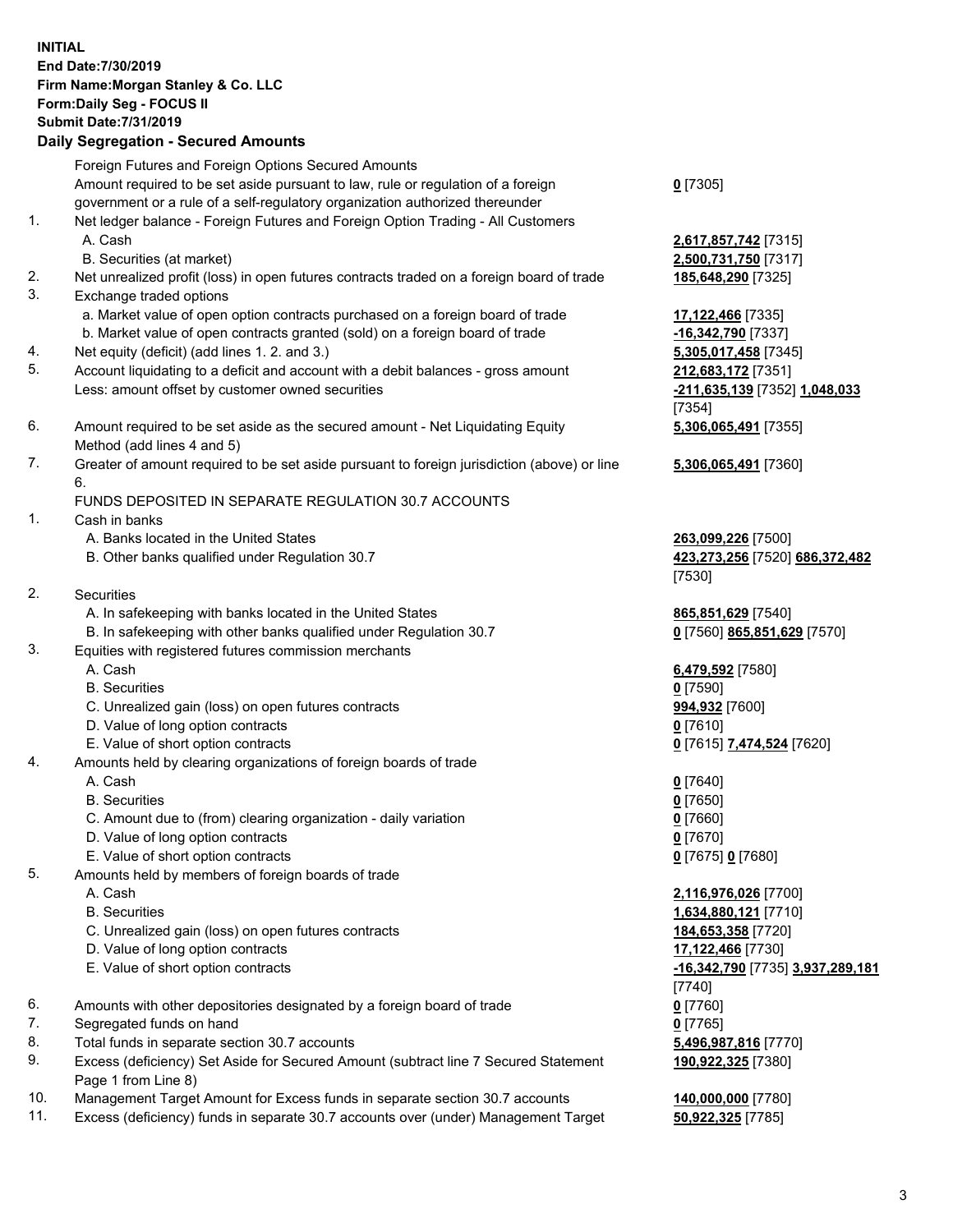**INITIAL End Date:7/30/2019 Firm Name:Morgan Stanley & Co. LLC Form:Daily Seg - FOCUS II Submit Date:7/31/2019 Daily Segregation - Segregation Statement** SEGREGATION REQUIREMENTS(Section 4d(2) of the CEAct) 1. Net ledger balance A. Cash **7,531,943,924** [7010] B. Securities (at market) **6,080,975,230** [7020] 2. Net unrealized profit (loss) in open futures contracts traded on a contract market **3,006,261,083** [7030] 3. Exchange traded options A. Add market value of open option contracts purchased on a contract market **635,231,155** [7032] B. Deduct market value of open option contracts granted (sold) on a contract market **-555,253,272** [7033] 4. Net equity (deficit) (add lines 1, 2 and 3) **16,699,158,120** [7040] 5. Accounts liquidating to a deficit and accounts with debit balances - gross amount **235,486,219** [7045] Less: amount offset by customer securities **-233,744,233** [7047] **1,741,986** [7050] 6. Amount required to be segregated (add lines 4 and 5) **16,700,900,106** [7060] FUNDS IN SEGREGATED ACCOUNTS 7. Deposited in segregated funds bank accounts A. Cash **4,093,893,442** [7070] B. Securities representing investments of customers' funds (at market) **0** [7080] C. Securities held for particular customers or option customers in lieu of cash (at market) **675,391,089** [7090] 8. Margins on deposit with derivatives clearing organizations of contract markets A. Cash **6,647,533,523** [7100] B. Securities representing investments of customers' funds (at market) **0** [7110] C. Securities held for particular customers or option customers in lieu of cash (at market) **5,405,584,141** [7120] 9. Net settlement from (to) derivatives clearing organizations of contract markets **71,219,740** [7130] 10. Exchange traded options A. Value of open long option contracts **635,231,155** [7132] B. Value of open short option contracts **and the set of our set of our set of our set of our set of our set of our set of our set of our set of our set of our set of our set of our set of our set of our set of our set of o** 11. Net equities with other FCMs A. Net liquidating equity **12,715,805** [7140] B. Securities representing investments of customers' funds (at market) **0** [7160] C. Securities held for particular customers or option customers in lieu of cash (at market) **0** [7170] 12. Segregated funds on hand **0** [7150] 13. Total amount in segregation (add lines 7 through 12) **16,986,315,623** [7180] 14. Excess (deficiency) funds in segregation (subtract line 6 from line 13) **285,415,517** [7190]

- 15. Management Target Amount for Excess funds in segregation **235,000,000** [7194]
- 16. Excess (deficiency) funds in segregation over (under) Management Target Amount Excess

**50,415,517** [7198]